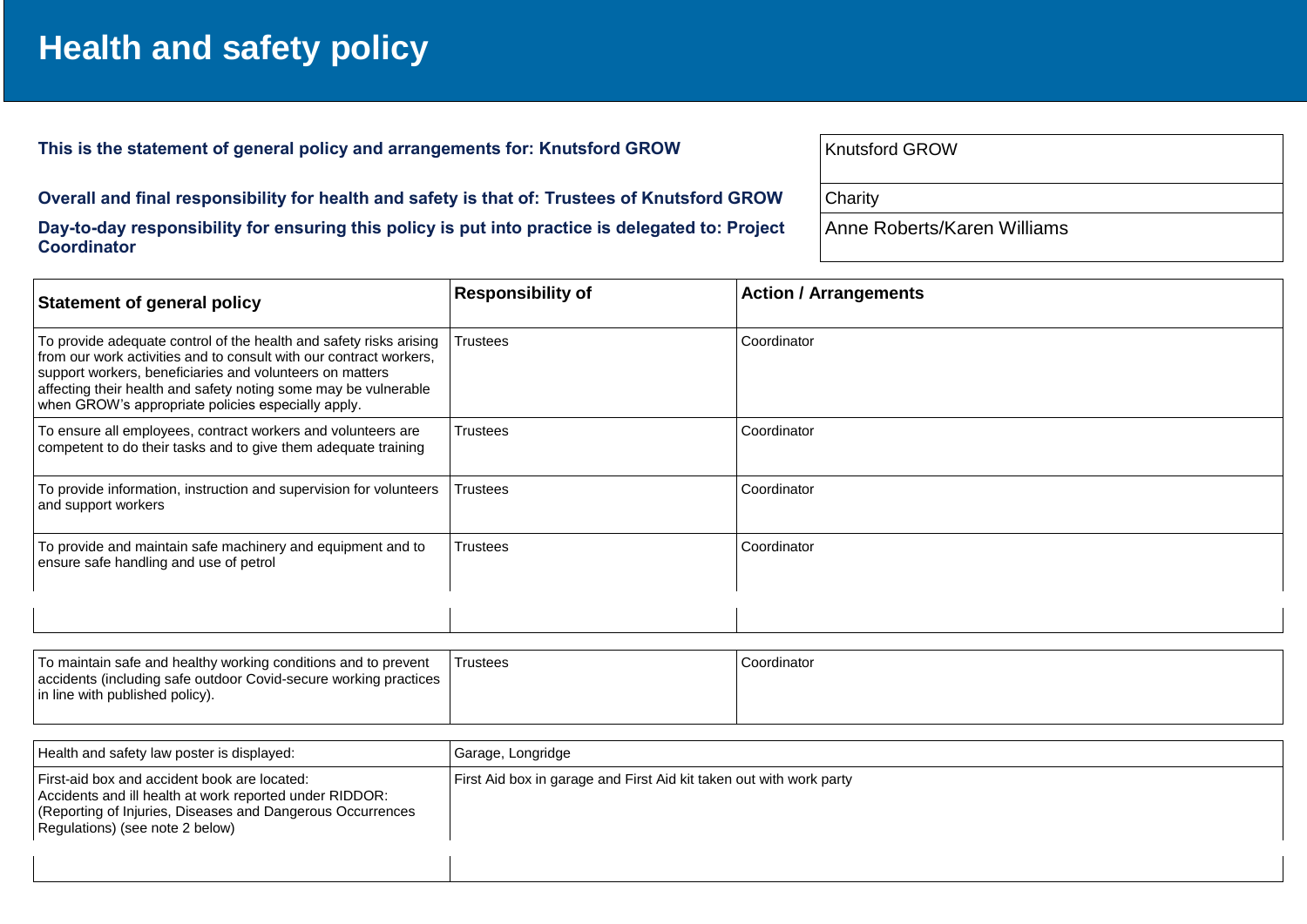| Signed: Neil Forbes, Chairman on behalf of the Board | Neil Forbes                         | Date.  | $21st$ April 2022 |                                           |
|------------------------------------------------------|-------------------------------------|--------|-------------------|-------------------------------------------|
| Subject to review, monitoring and revision by:       | <b>Project Coordinator/Trustees</b> | Every: | 12                | months or sooner if work activity changes |

Note 1: <http://www.communities.gov.uk/fire/firesafety/firesafetylaw/>Note 2[: www.hse.gov.uk/riddor](http://www.hse.gov.uk/riddor)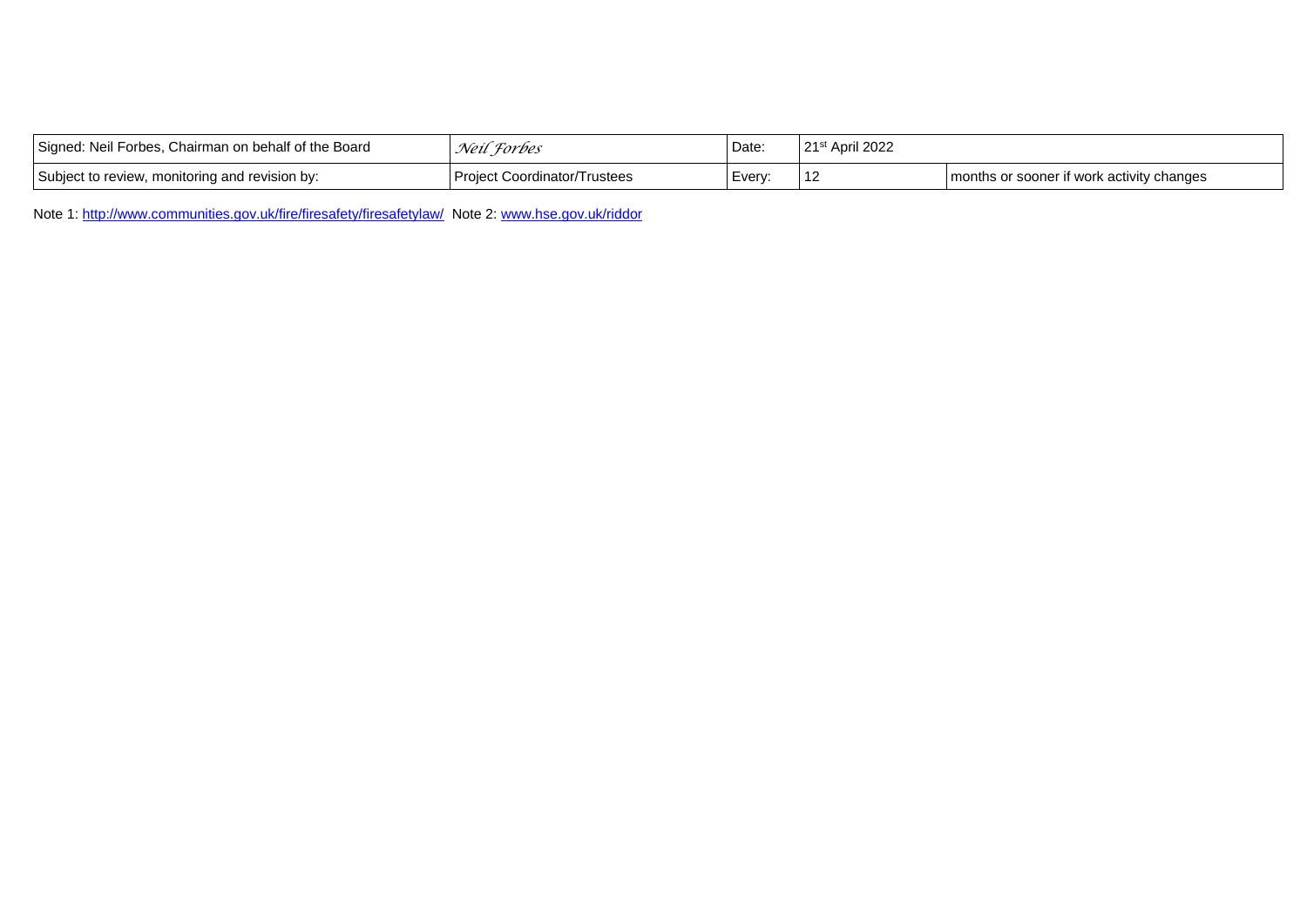## **All employers must conduct a risk assessment. Employers with five or more employees have to record the significant findings of their risk assessment.**

We have started off the risk assessment for you by including a sample entry for a common hazard to illustrate what is expected (the sample entry is taken from an office-based business). Look at how this might apply to your business, continue by identifying the hazards that are the real priorities in your case and complete the table to suit. You can print and save this template so you can easily review and update the information as and when required. You may find our example risk assessments a useful guide [\(www.hse.gov.uk/risk/casestudies\)](http://www.hse.gov.uk/risk/casestudies). Simply choose the example closest to your business.

## **Organisation name: Knutsford GROW**

| What are the<br>hazards?                                           | Who might be harmed and<br>how?                                                                          | What are you already doing?                                                                                                                                                                                                                                                                                                                                                                                                                                                                                                                                                                        | Do you need to do anything else to<br>manage this risk?                                                                                                               | <b>Action by</b><br>whom? | <b>Action by</b><br>when? | <b>Done</b> |
|--------------------------------------------------------------------|----------------------------------------------------------------------------------------------------------|----------------------------------------------------------------------------------------------------------------------------------------------------------------------------------------------------------------------------------------------------------------------------------------------------------------------------------------------------------------------------------------------------------------------------------------------------------------------------------------------------------------------------------------------------------------------------------------------------|-----------------------------------------------------------------------------------------------------------------------------------------------------------------------|---------------------------|---------------------------|-------------|
| Lone working                                                       | Project co-ordinator, volunteers<br>and trustees by accidents,<br>incidents and unfounded<br>accusations | Reducing lone working and managing the risks by<br>adhering to the Lone Working policy                                                                                                                                                                                                                                                                                                                                                                                                                                                                                                             | Ensure all new parties read the policy and all<br>annually thereafter                                                                                                 | Project Co-<br>ordinator  | Ongoing                   | Ongoing     |
| Bending and<br>lifting equipment<br>e.g. carrying<br>garden waste. | Volunteers, support workers -<br>back strain                                                             | Advise volunteers on bending and lifting. Supervise<br>volunteers when lifting and bending if required. Use<br>long-handled tools when possible to minimise<br>bending.                                                                                                                                                                                                                                                                                                                                                                                                                            | Minimise need to lift heavy loads by using<br>relevant equipment where possible. HSE<br>Manual Handling guide to be kept at garage<br>for review.                     | Project<br>Coordinator    | Ongoing                   | Ongoing     |
| Injury from<br>Incorrect use of<br>tools and<br>equipment          | Volunteers, support workers -<br>potential cuts, sprains.                                                | Induction for new volunteers on use of machinery<br>such as mowers, instruction if needed on tools such<br>as loppers and secateurs. Gloves provided.<br>Volunteers advised to wear suitable clothing and<br>footwear. First Aid kit available. Maintain equipment.                                                                                                                                                                                                                                                                                                                                | Supervise individual volunteers closely if<br>necessary.                                                                                                              | Project<br>Coordinator    | Ongoing                   | Ongoing     |
| Using lawn<br>mowers,<br>hedgecutters,<br>strimmers                | Volunteers, support workers,<br>members of the public - strains,<br>injury                               | New volunteers given instruction on using the<br>mowers and strimmers and may be continually<br>supervised. Volunteers advised to check for hazards<br>such as stones and faeces on lawns before<br>mowing/strimming. Limited use of hedgecutters by<br>some volunteers; instruction on safe handling and<br>operation given. Noise from mowers, hedgecutters,<br>strimmers minimised by ear muffs. Gloves and<br>Goggles also available for eye protection; essential<br>for strimming and hedgecutting. Petrol for mowers<br>kept in a locked cabinet. Machinery maintained on<br>regular basis. | Supervise individual volunteers closely if<br>necessary and recheck area for hazards.<br>When using hedgecutters, check pavements/<br>walkways for debris from hedge. | Project<br>Coordinator    | Ongoing                   | Ongoing     |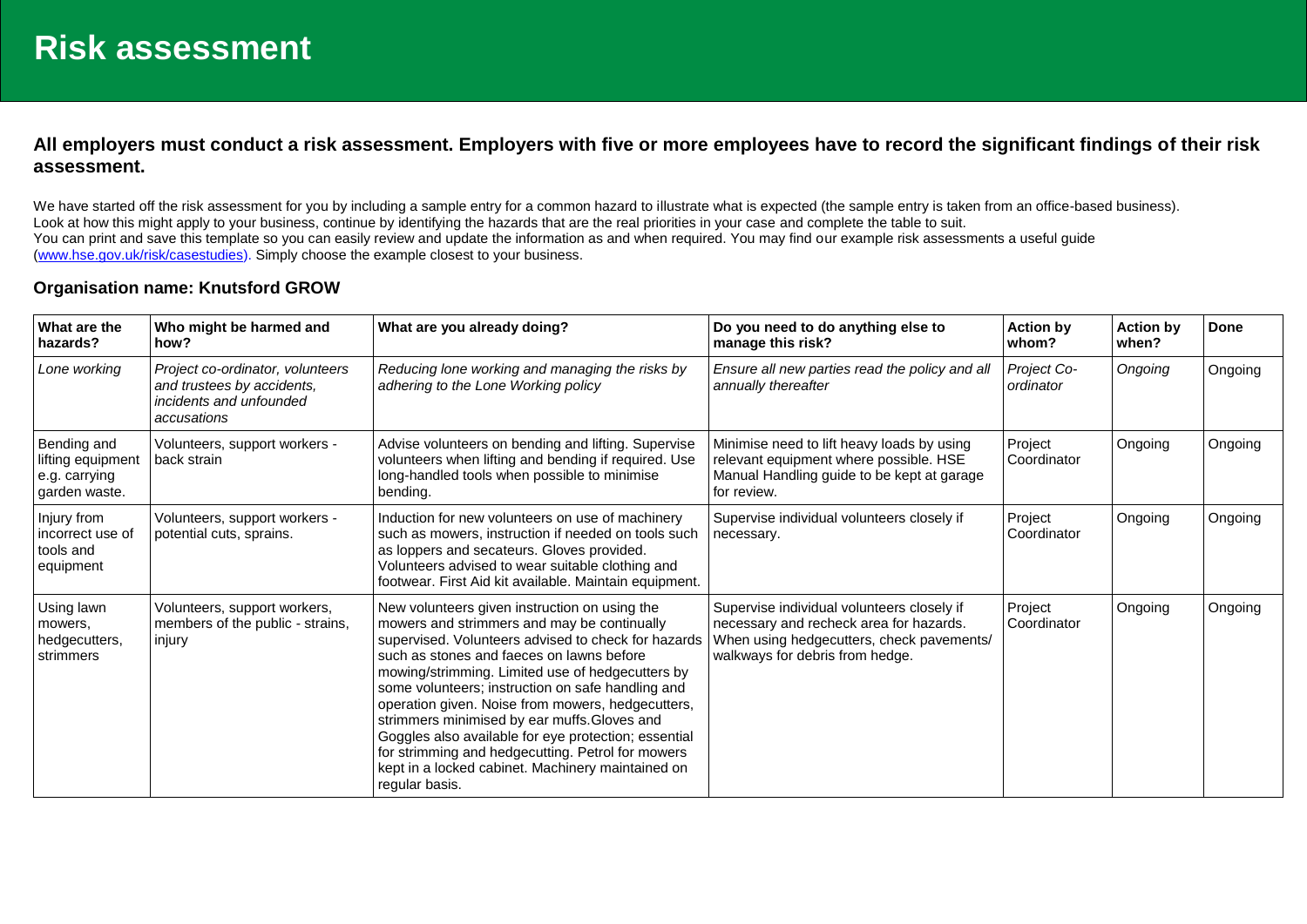| What are the<br>hazards?                    | Who might be harmed and<br>how?                                                                                                        | What are you already doing?                                                                                                                                                                                                                                                                                                  | Do you need to do anything else to<br>manage this risk?                                                                                                                                                                                                                                  | <b>Action by</b><br>whom? | <b>Action by</b><br>when? | <b>Done</b> |
|---------------------------------------------|----------------------------------------------------------------------------------------------------------------------------------------|------------------------------------------------------------------------------------------------------------------------------------------------------------------------------------------------------------------------------------------------------------------------------------------------------------------------------|------------------------------------------------------------------------------------------------------------------------------------------------------------------------------------------------------------------------------------------------------------------------------------------|---------------------------|---------------------------|-------------|
| Minor injuries;<br>eye injuries and<br>cuts | Volunteers, support workers and<br>beneficiaries - potential injury from<br>thorns, small particles, general<br>gardening activities.  | Advise volunteers on potential injuries, provide<br>goggles. Eye wash available in First Aid kit. Gloves<br>provided. Volunteers advised to wear suitable<br>clothing.                                                                                                                                                       | Consider pruning of lower hanging branches<br>with consent of homeowner. Continue<br>seasonal pruning regime                                                                                                                                                                             | Project<br>Coordinator    | Ongoing                   | Ongoing     |
| Traffic                                     | Volunteers, support workers                                                                                                            | Warn of traffic when crossing busy roads, unloading<br>trailer, tidying hedges etc.                                                                                                                                                                                                                                          | Continue to manage parking issues on busy<br>roads                                                                                                                                                                                                                                       | Project<br>Coordinator    | Ongoing                   | Ongoing     |
| Dog and cat<br>faeces                       | Volunteers, support workers - risk<br>of disease                                                                                       | Warn volunteers. Check ground. Volunteers<br>provided with gloves to be used at all times.<br>Antibacterial wipes available. Hand washing facilities<br>at the Welcome Cafe.                                                                                                                                                 | Provide bags for removal/ disposal. Report to<br>beneficiary/ dog warden if appropriate. Bring<br>antibacterial wipes, gel out with working party.<br>Continually review supply of gloves.                                                                                               | Project<br>Coordinator    | Ongoing                   | Ongoing     |
| Slips, trips and<br>falls                   | Volunteers, support workers,<br>beneficiaries                                                                                          | Annual site visits assess uneven surfaces, ponds<br>etc. Volunteers advised to keep paths clear of tools,<br>wear sturdy boots and warned of risks. Warn<br>volunteers of potential for slipping on trailer ramp.                                                                                                            | Be mindful of changes due to seasonal<br>conditions e.g. wet leaves.                                                                                                                                                                                                                     | Project<br>Coordinator    | Ongoing                   | Ongoing     |
| Using the trailer                           | Volunteers, support workers -<br>back strain, injury, slips.                                                                           | Train volunteers to open trailer back with care, train<br>volunteers to load and unload trailer correctly. Warn<br>of danger of slipping on trailer ramp. Train<br>volunteers to use stabiliser legs when trailer is<br>unhitched from vehicle. Train volunteers when<br>relevant to hitch and unhitch trailer from vehicle. |                                                                                                                                                                                                                                                                                          | Project<br>Coordinator    | Ongoing                   | Ongoing     |
| Garage<br>environment                       | Volunteers, support workers -<br>bumps, minor injury from moving<br>around in confined space. Bumps<br>from low height of garage door. | Volunteers wear suitable protective clothing and<br>shoes. Warn volunteers of low height of garage<br>door.                                                                                                                                                                                                                  | Continue to dispose of unused and<br>redundant items taking up space in the<br>garage.                                                                                                                                                                                                   | Project<br>Coordinator    | Ongoing                   | Ongoing     |
| Petrol                                      | Volunteers, support workers,<br>environment                                                                                            | No electricity at garage, no naked flames used.<br>Sand available for spillages. Petrol kept in locked<br>cabinet. Key only available to limited staff.                                                                                                                                                                      |                                                                                                                                                                                                                                                                                          | Project<br>Coordinator    | Ongoing                   | Ongoing     |
| Safeguarding                                | Volunteers, Beneficiaries                                                                                                              | Volunteers not left alone with a beneficiary                                                                                                                                                                                                                                                                                 | Continue to make sure that project co-<br>ordinator is with volunteers<br>Operate under Covid 19 regulations when<br>required including wiping down equipment<br>before it being passed to a volunteer and<br>using hand gels provided as required to<br>ensure safety of all volunteers | Project co-<br>ordinator  | Ongoing                   | Ongoing     |